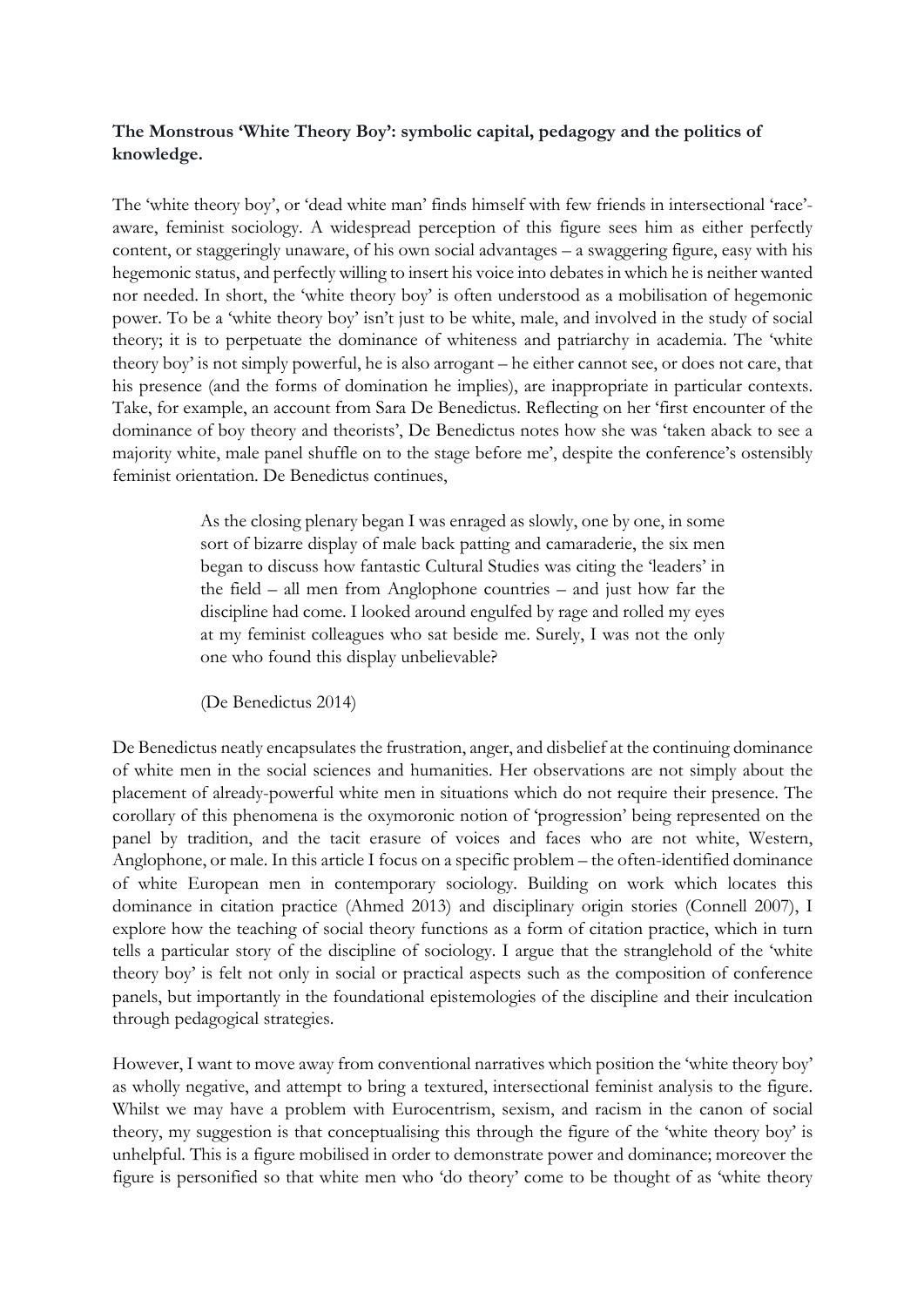boys' or 'boy theory' – as seen in De Benedictus. But when it comes to actual white men who 'do theory' the story is very different, and they rarely hold the sort of monolithic power we might first assume. Instead of understanding him in a very literal sense and operating as if 'white theory boys' are real, I want to think through what is possible if intersectional feminists extend some space of sympathy to the 'white theory boy'. Bringing an intersectional analysis of gender, class, 'race' and ethnicity to bear on the 'white theory boy' opens a space in which a more critical and fine-grained account of the relationship between power, knowledge, and social status can be uncovered. It is through extending this space of sympathy and mutual cooperation to 'white theory boys' that the practical and conceptual machinations of their power are further revealed. From here a more thorough dismantling of this power becomes possible.

I open with a discussion of the 'white theory boy', and tackle the concomitant demonization of the figure, and continued engagement with 'white theory'. What follows this is a discussion of the structural factors related to the formation of (canonical) knowledge and the role of the dominant symbolic, and symbolic capital with this process. From this position I move to investigate how pedagogical strategies for teaching social theory are linked to these foundational tenets and processes, with a particular focus on reading lists which guide the module. Here, I analyze how these may reinforce bifurcations of knowledge, especially the ways in which the apparent privileging of white men would at first appear to uphold the position of De Benedictus. The second half of the article moves to challenge a notion of the 'white theory boy' as unassailably monstrous, or of the monstering as cohesive, or a complete and accurate representation. Using literature on the figure of the monster I demonstrate how the 'white theory boy' figure adheres to this role, but combine this exegesis with ethnographic observations and material from engagement with ostensible 'white theory boys' in order to expose the vulnerability of this role, and critique the way in which 'white theory boy'-ness is something performed rather than immanently present. Ultimately, what I suggest is that the 'white theory boy' is not really about being white or being a man. Rather it is about being able to demonstrate and perform types of symbolic capital. However, before embarking on an exploration of the 'white theory boy' and his role in pedagogy and knowledge-making I want to reflect briefly on how we encounter the 'white theory boy' as someone both indispensable and off-putting, and why I think it is important to go beyond basic conceptions of the 'white theory boy' as representing a problem, and instead see him as a role to be performed.

### **Becoming familiar with the 'white theory boy'**

'We probably need to separate you somewhat from Bourdieu. There are a few too many crusty old white men in your thesis'

The above is said to me rather often by my supervisors. Despite their encouragement and hard work, and my own commitment to work which is feminist, intersectional, and attentive to social inequality, my thesis still remains tightly tied to, and informed by, the work of Pierre Bourdieu. A dead white man – indeed, a classic of the genre in British sociology. It is a small demonstration of a larger phenomenon – that the work of such 'dead white men' or 'white theory boys' remains esteemed within sociology, and is held close to us in both intellectual and affective ways. It is virtually impossible to move through the discipline without engaging with the work of (ostensibly) white men. Whilst the figure of the 'white theory boy' is attacked and derided, he is also one who lives with us, whom we write with and about, whom we are influenced by – even inspired by.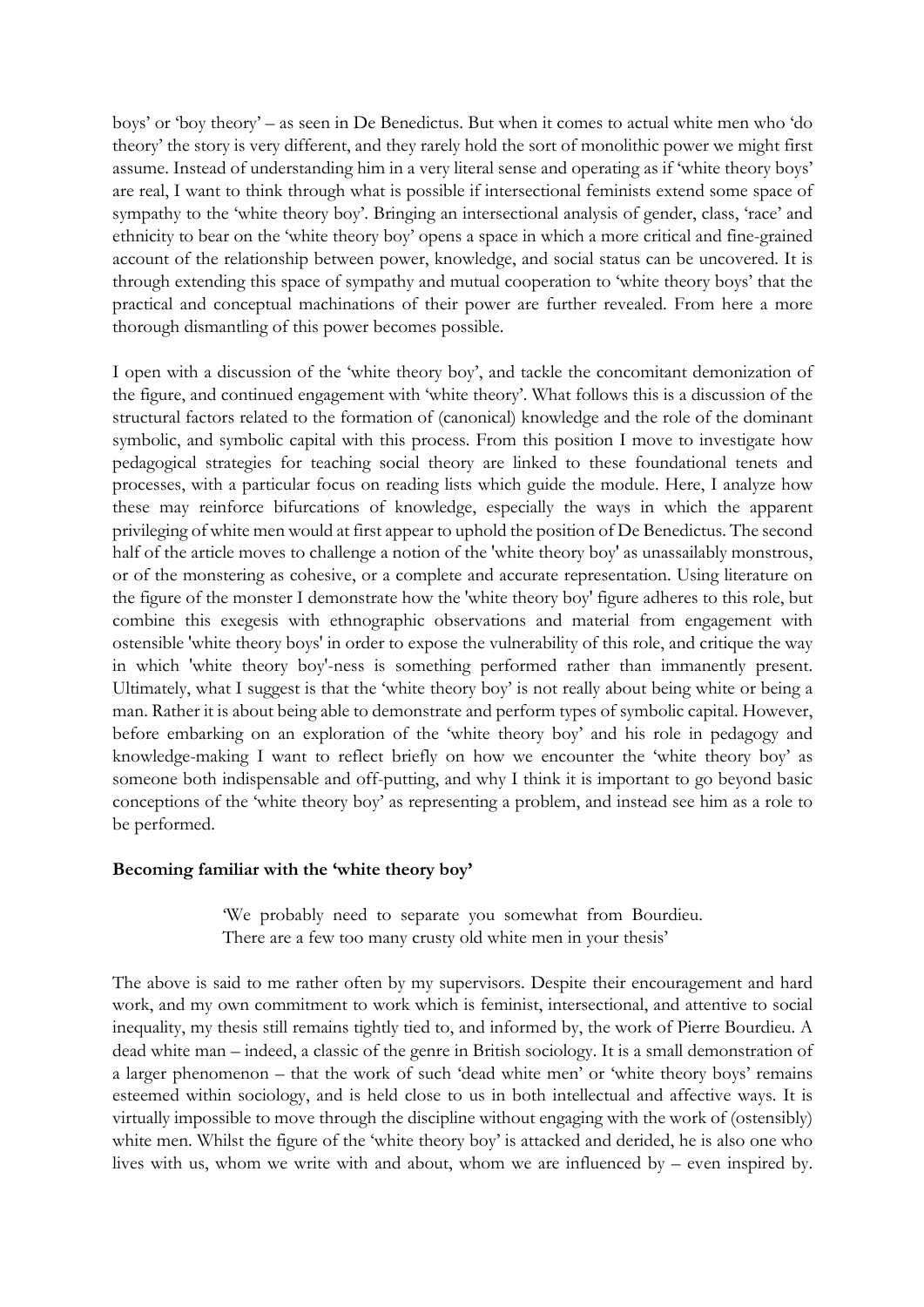Though De Benedictus and many others (I include myself here) are frustrated and angered by the continuing domination of white men in academia we nevertheless continue to hold them close, at least conceptually and intellectually. This article is not an attempt to rescue a demon – it is not a defence of white men taking up space. It is instead an exploration of why the demon appeared necessary, and how it may be more productive to move forward without him. The 'white theory boy' figure stands for something much more than being a white man who does theory: it is a hieroglyph for structural inequality, a by-word for hegemonic epithets in action, but importantly also a space where we can safely express anger at this inequality and hegemony. The 'white theory boy' is shorthand used to locate and name a problem, but its popularity and ease of use actually ends up masking the more subtle machinations of domination and power which enable some and not others to be 'white theory boys'. My suggestion is that thinking through the 'white theory boy' as a role to be played, rather than a representational figure, allows greater insight into the forms of power by which he is supported.

There are clear structural and intellectual advantages in 'performing' the role of the 'white theory boy', and these are linked to the historical construction of sociology as a discipline. Scholarship on the history and formation of sociology points to the epistemological and ontological foundations of the discipline as strongly reflecting the social conditions of its nineteenth century inception. As such, the philosophical underpinnings of sociology have been linked to the British Empire and Imperialism (Steinmetz 2013; Gilroy 2002), colonialism and Eurocentrism (Bhambra 2007), racial segregation (Bhambra 2014; Sitas 2014), and patriarchy and gender inequality (Witz and Marshall 2004; Sorkin Rabinowitz 2002; Barrett and Phillips 1992). Moreover, the work of Bauman (2011) and Magubane (2014) expose how the creation of sociology as a science has enabled already powerful groups and identities to erase other voices from the discipline. Thus the very construction of sociology – the particular values held by, and legitimated through, the discipline -aligns with certain hegemonic social groups. To (be able to) perform the role of the 'white theory boy' is a method of demonstrating allegiance to these identities. Owing to the Western, white and male character of the origin story of sociology, the 'white theory boy' is arguably the most familiar (and even representative) face of sociology's history. The figure of the 'white theory boy' is ingrained into the fabric of sociology, thus making it appear that he is the most natural person to perform the role of 'sociologist'. The advantage of this 'naturalization' as a sociologist can be seen in key aspects of contemporary formation of the discipline, citation practice and canonicity.

We have, then, a situation in which white men are ingrained into the fabric of sociology, and able to exert power - but concomitantly also provide necessary and valuable intellectual engagement. The creation of the 'white theory boy' is a method of negotiating difficult ground where one is compelled to engage with hegemonic positions that seem to uphold inequality. It allows us to express discontent in a simple succinct reference. This negotiation may seem helpful in the first instance, but it misses how whiteness and maleness/masculinity are slippery sites of performance, and elides the role of class, nationality, and language in producing social, educational, and intellectual advantage. What was born as an aid to exposing domination in effect functions to hide the modes of this domination.

### **The structural inequalities in the social theory canon**

There is a commonly held legend that the canon of social theory is populated by (dead) white men. Being a white theory boy is not only about being commonly present, or having greater ease of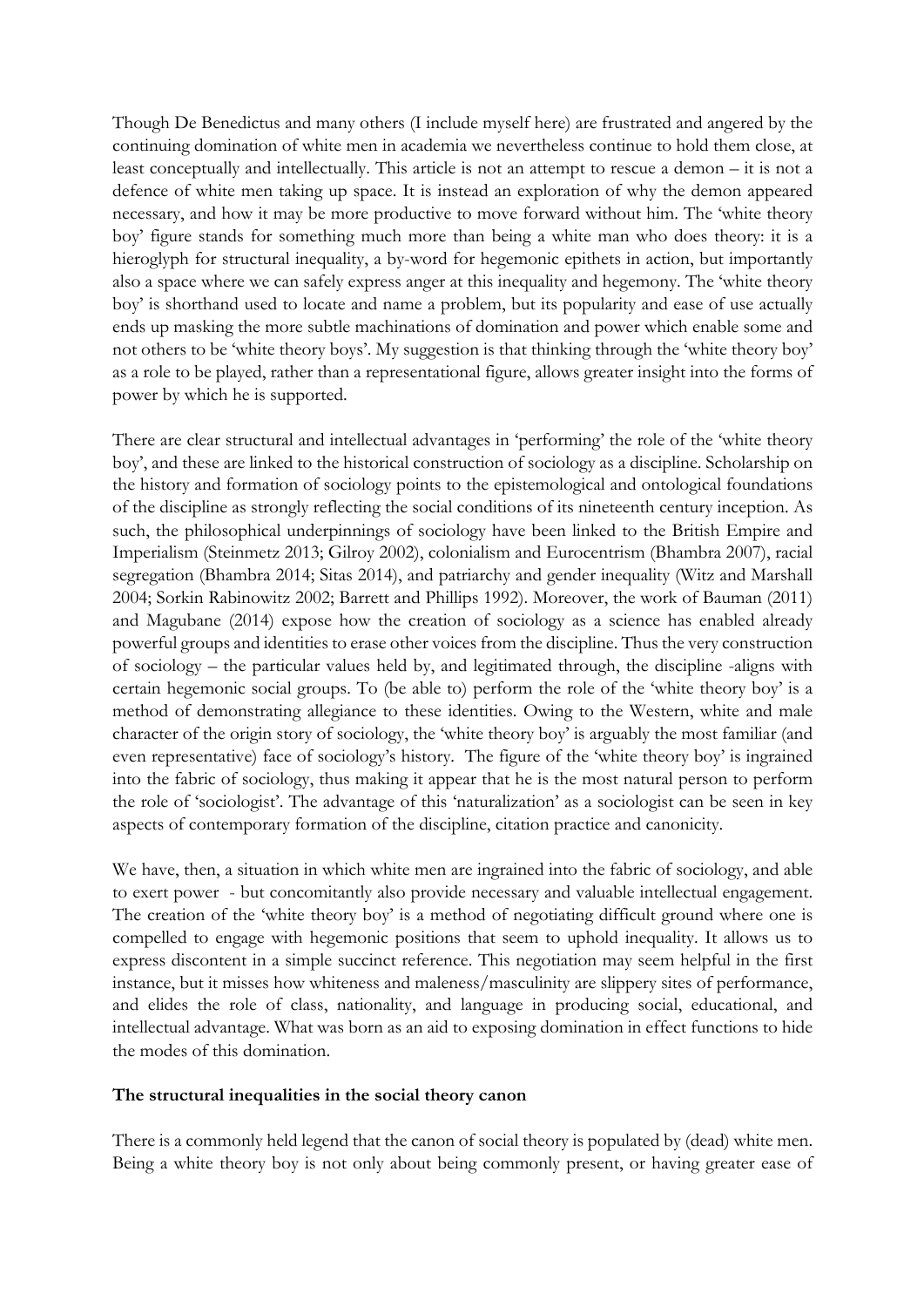movement within social theory or academia, it is about being *intellectually legitimate*. Discussions of canonicity provide ample evidence for this assertion. Not only is there clear evidence that the canon – supposedly the paragon of the best, most useful, and most widely applicable social thought – is comprised mainly of white, European men, but further to this the very qualities a piece of work must possess to enter the canon – that of making generalizable and universal grand theory (Outhwaite 2009; Connell 2007; How 2011) – works in itself to exclude people from nonhegemonic identity groups. It is possible, then, to make capital from performing as a 'white theory boy': you fit into the category most likely to deem a person canonical, valid, legitimated.

Witz and Marshall tackle the reproduction of male privilege in the canon, identifying that '[i]t is a procession of men, of "founding fathers" … the canonized "masters" … of sociological thought' (2004: 1). This notion of 'founding fathers' is oft-repeated in accounts of sociology's history. Outhwaite, for instance, refers to Marx, Durkheim and Weber in these terms, also designating them a 'holy trinity' (2009: 1029). Similarly Osborne et al (2008) use the term when detailing the presentation of the discipline in contemporary text books. Like Outhwaite, they use rhetoric of valour and esteem, terming these 'founding fathers' both 'great' and 'sovereign thinkers' (Osborne et al 2008: 521). This language aptly demonstrates reverence in which the canon of sociology – and classical theory especially – continues to be held.

Beyond issues of gender, the focus on Europe and the West in the social theory canon manages to ignore entire continents worth of academic scholarship; as Simon Susen questions 'What about Asian, Australian, Latin-American, or African social theory? Do they actually exist? And, if so, why does hardly anybody seem to take them seriously in the Anglo- and Eurocentric world of contemporary academia?' (2013: 86). The suggestion here that not only is non-Western social theory ignored, but is actually not viewed as a serious contribution to sociological thought is telling. It indicates an internally-oriented and elitist quality to social theory and provides ground for questioning the types of identities which are able to feel that they belong in sociology.

The focus of the canon on Anglophone/European, white, middle-class men is arguably related to a key condition of entrance into the status of canonical. To take one example, Outhwaite's analysis of how one becomes canonical rests on the idea that 'It is probably essential for canonical status to be categorized as a general theorist, rather than one specializing in class, gender, ethnicity or in a specialism such as work, education or medicine' (Outhwaite 2009: 1036). It is worth considering here what it may mean to be a 'general theorist' and what might be obscured in the use of this term. Outhwaite sets up a dichotomy between those sociologists who do things ostensibly linked to 'identity politics' – class, gender, 'race' – or a particular 'speciality', and those who work on much broader narratives - the 'general theorist'. Initially this may seem a logical distinction to make, but if we scrutinise what a 'general theorist' does more closely we begin to see cross-overs with the dominant symbolic. The analyses in grand narrative social theories tend to take place outside of social structures and issues of identity that have been asserted as crucial to understanding power relations in the social world. Arguably then, the only people that these grand generalizable theories may apply to are those whose identities are elided with the hegemonic: the 'general', by and large, is applicable only to those who are able to conform to a generalized, dominant standard. This means that, realistically speaking, the 'general' is a heterosexual middle-class white Anglophone man. As Bourdieu notes 'the tradition is silent, not least about itself as a tradition' (1977: 167). The white man is so universal as an exemplar of humanity that he is able to travel unseen; he is the convention and implicitly understood as such to the extent that he can pass himself off, in a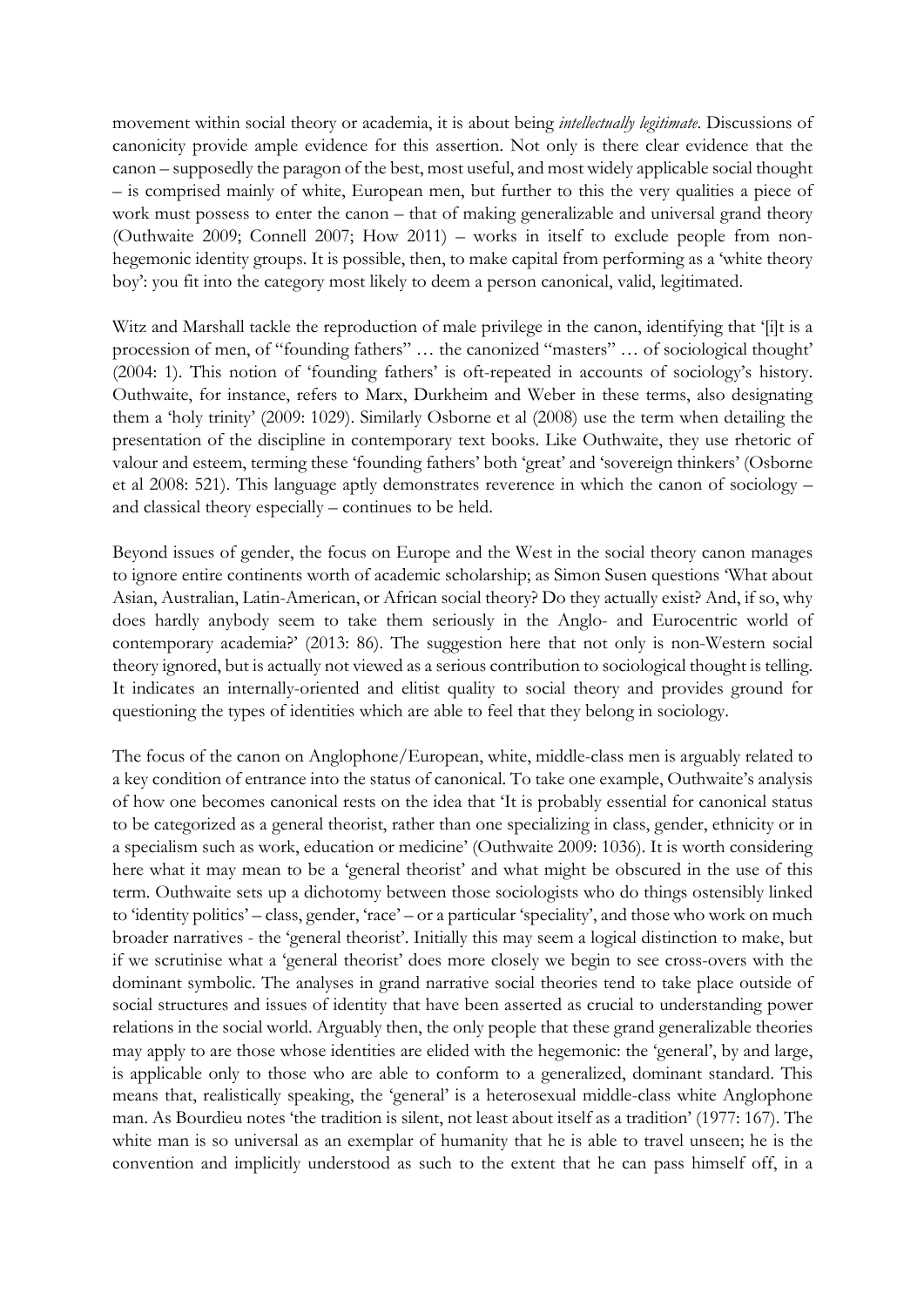seemingly benign and mundane manner, as the general and universal. Outhwaite's claim that to be canonical one must write 'general theory' is, under these terms, to be understood completely differently (see also Meer and Nayak 2013; Frankenburg 2001).

The inequalities invoked in the canon by the demand for universality are further highlighted by post-colonial scholars. Ari Sitas, writing about the lack of African sociology in the mainstream, rejects the notion that this is related solely to economic forces and deprivation in African universities, and the continent more widely. Sitas ties this to an institutional and organisational dislocation, noting that the interdisciplinarity of African sociologists meant that they 'veered further away from the sociological canon, from the sociological community and from the post-Second World War epistemic communities like the International Sociological Association' whilst the 'rest' of Western sociology 'remained inside the cage of its original ideal types, proscribing movements across the conceptual moat that surrounded it' (Sitas 2014: 459). What is pointed to here is how abandoning the traditional (and dominant) modes of studying sociology has seen a shift in the role and operation of African sociology which has marginalised it on a global stage.

Gurminder Bhambra, too, outlines how the contributions of Black sociology have 'come to be defined as being about race, rather than about sociology and the broader politics of knowledge production' (Bhambra 2014: 486). Bhambra asserts that part of this disempowerment relates to 'mechanisms of exclusion from the sites of institutional knowledge formation and dissemination, exclusion from the canon and, more importantly, from the processes of canon building' (Bhambra 2014: 474), thus foregrounding the way in which political and social domination of certain groups has led them to be less valued in knowledge formation. Bhambra's analysis opens up the notion of value and merit to show the artificial quality of these categories and the way in which social structures of power operate to include and exclude in academia and knowledge formation.

### **The role of citation and pedagogy in knowledge-making**

One method of upholding and perpetuating the structural inequalities identified in the social theory canon is citation practice. This reproductive technology replicates certain identities and types of social theorist through the necessity of repeatedly citing them as authorities. In this section I discuss the practice of citation as one which preserves the dominant symbolic, and explore its relationship to the pedagogy of social theory. My contention is that the reading lists around which social theory teaching pivot are themselves a form of citation practice. These reading lists replicate a particular version of social theory which is largely canonical, and often presents it in a unproblematic manner – i.e. one which rarely explicitly discusses why specific (white, male, middle class) male theorists are the subject of such close study, above all others (on this see also recent campaigns such as 'Why is My Curriculum White?', UCL: 2014). Where social theory teaching moves away from teaching canonical (white male) authors and into postcolonial or feminist theory, the form of the module specifically divides these non-canonical authors from the mainstream topics, and so ingrains the idea that gender, 'race', and ethnicity are peripheral 'identity politics' and not (able to be) part of the grand theorising universal canon. I begin with an overview of citation practice, before introducing the link to social theory pedagogy, and the empirical work underpinning my analysis.

Citation practice has two particular aims which are significant here: i) reproduction of bodies and voices, and ii) demonstration of allegiance and credentialism. Citation practice is ostensibly about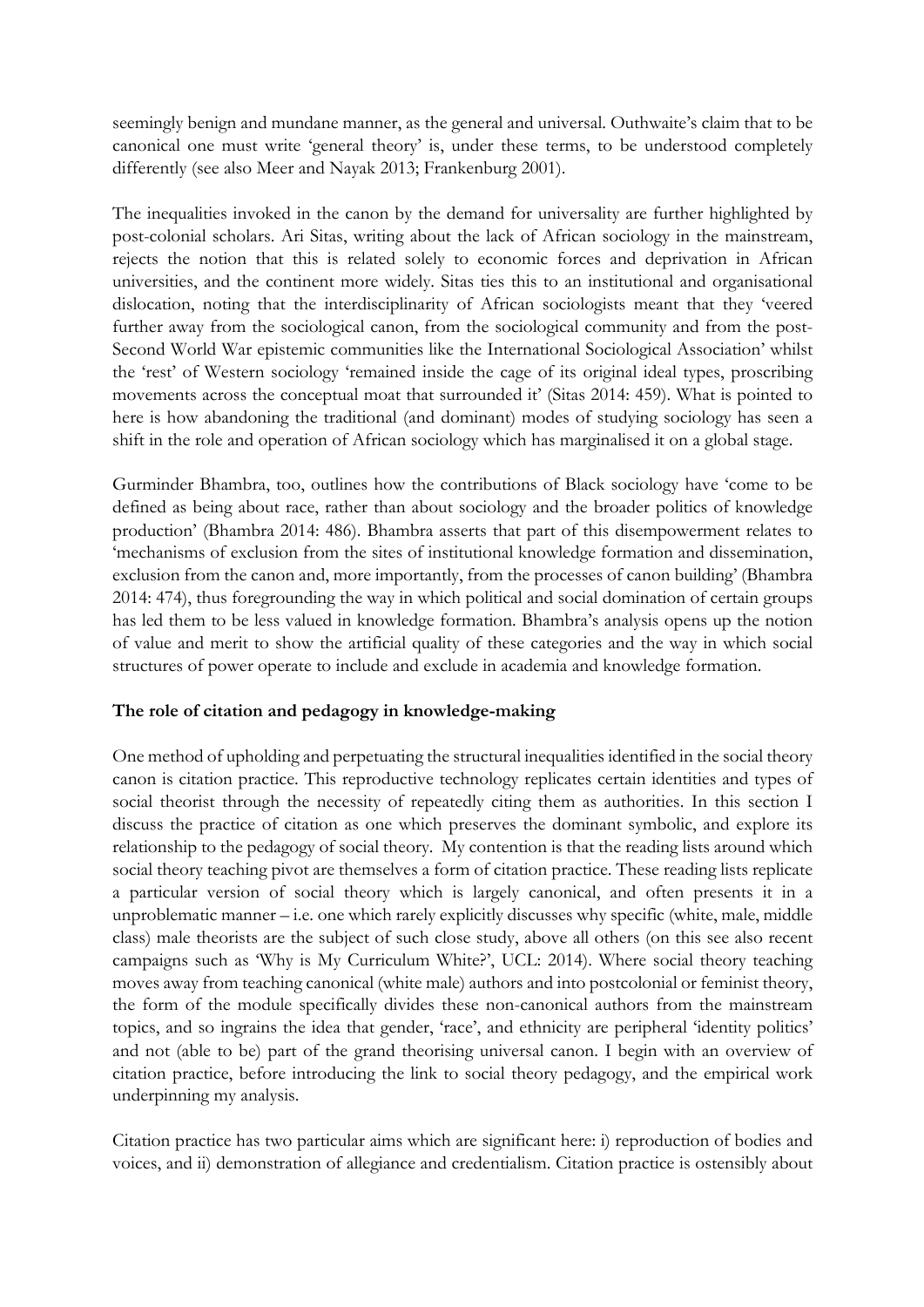referencing work in academic writing, but more pertinently, concerns the way in which a sociologist demonstrates *allegiance* to certain thinkers, epistemologies or groups. Put differently, citation has the potential to be the academic equivalent of status-driven name-dropping. Owing to the structural issues noted above, it not only reproduces dominant intellectual traditions, but also dominant social groups. As Sara Ahmed asserts, citation is 'a way of reproducing the world around certain bodies' (2013). I would add that it also demonstrates a fidelity and commitment to these bodies. What we are left with is a situation in which a particular intellectual tradition is presented as the guiding intellectual tradition. Ahmed develops this notion, describing how she was 'once asked to contribute to a sociology course, for example, and found that all the core readings were by male writers. I pointed this out and the course convener implied that "that was simply a reflection of the history of the discipline"' (2013). Ahmed's reply that 'this is a very selective history!' (2013) is indicative of the way in which certain presentations that conform to, or uphold the power of dominant groups can be made to seem natural through long-term, ongoing forms of citation. What appears as tradition (or talent) is in fact the result of quiet processes of orthodoxy. Further to this, the credentialising function of citation practices has the effect of supporting the dominant intellectual tradition. We are taught as sociologists that our argument should be contextualised by citing certain relevant literatures or theorists, we orientate ourselves intellectually through allegiance to this or that theorist - we are Bourdieusians or Foucauldians, or whomever else we may wish to align ourselves with, and they are mostly usually (dead) white men. This not only demonstrates our intellectual heritage, but also lends us legitimacy, borrowed from the dominant intellectual tradition our dead white male theorist is associated with. Thus the practice of citing our pedagogical origins in sociology becomes a process of credentialising us as thinkers. We can borrow (and perform) a little of Foucault's power, and thus be understood as part of an intellectual authority, through orientating our sociology around him.

In order to explore a possible link between the canon, citation practice, and social theory pedagogy, I carried out a small empirical study of social theory courses in UK universities. I focused on the 39 departments which returned a submission to the 2008 RAE Sociology panel and their Honourslevel social/sociological theory modules. I examined the types of authors represented, concentrating especially on 'race'/ethnicity and gender. In addition to this, I spoke extensively with ostensible 'white theory boys' who teach social theory. Below I focus on these accounts and reflections, as well as modules from three institutions; though this is undoubtedly a small number, they are indicative of a wider trend. What I present is a rich, detailed assessment of the relationship between pedagogical strategies and inequalities within knowledge formation. The three institutions chosen from the 39 who returned a submission to the 2008 RAE were selected because they represent diverse types of institution, but were all ranked in the middle of the table. They therefore represent an 'average' RAE score, but simultaneously show commonalities across different types of university institution. I have anonymised the three institutions, and refer to them as Institution A, Institution B, and Institution C. To provide some contextual detail on each, Institution A is an ancient university based in Scotland and a member of the Russell Group. Though it has a large number of international students it is situated in a predominantly middle-class, white locality and this is reflected in the student intake. Institution B is a multi-ethnic, 'plate-glass' university based in central London. The intake is highly international, with 60 per cent of its students coming from outside the UK. Institution C is a nineteenth century 'redbrick' in a largely white working-class city in the North of England. It is also a member of the Russell Group. Its student composition reflects its local position, though there is a high intake from private education institutions. All the academics teaching these courses are white, multilingual, European men.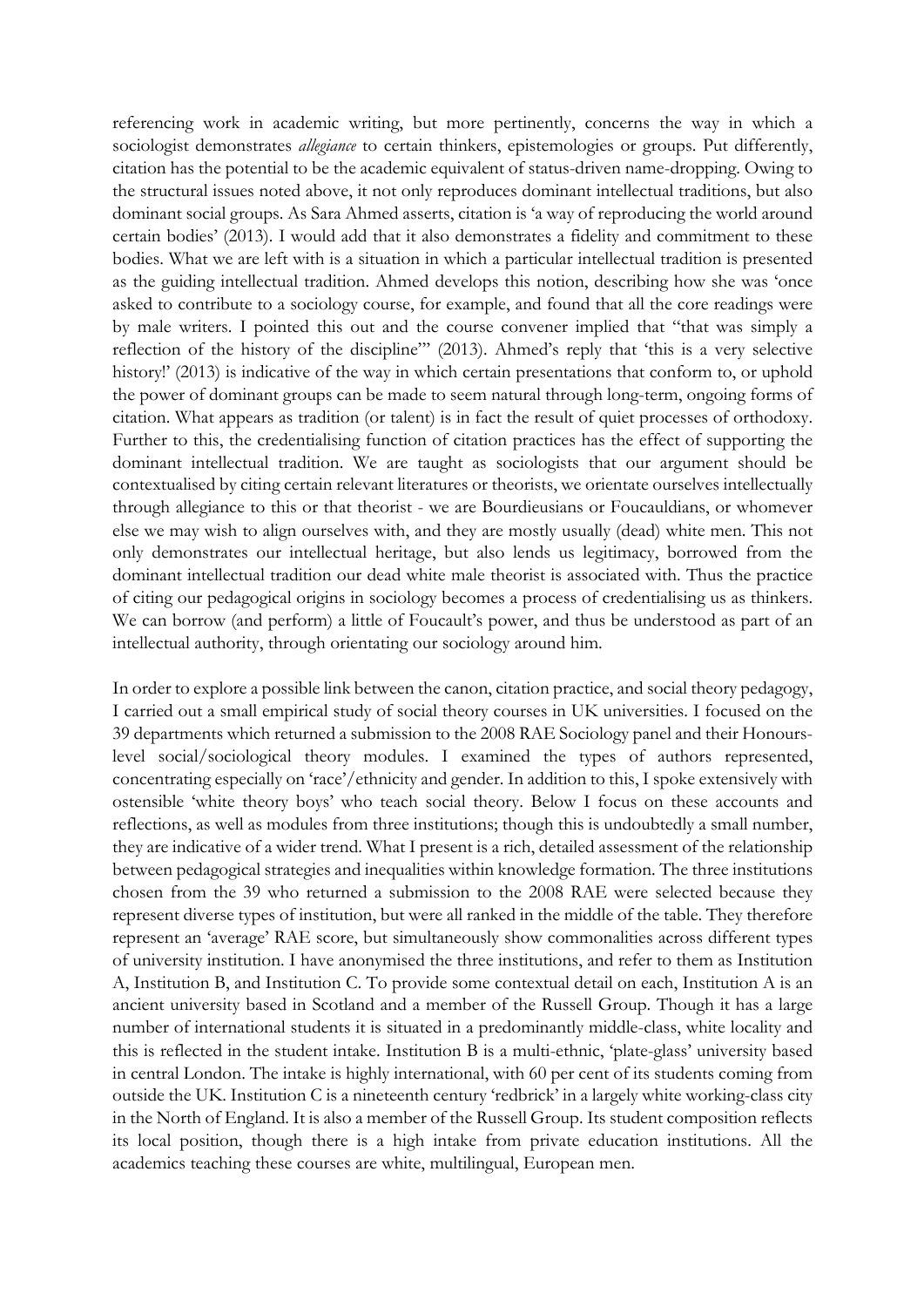I began by looking at the representation of women and people of colour in terms of the number of authors on the 'essential' reading lists for the modules. In Institution A the honours-level social theory module was a general course moving from classical to contemporary periods. Thirty authors were listed on the 'essential' section of the reading list. Of these 17 were white men and 10 were white women. There was listed one man of colour and two women of colour. In Institution B social theory teaching was split by classical and contemporary periods. In the Classical Social Theory module 43 authors were listed as 'essential' reading. Of these, 37 were white men and 6 were white women. No authors of colour appeared on the 'essential' reading lists in this course. The Contemporary Social Theory module listed 38 authors; of these, 29 were white men and eight were white women. One woman of colour was listed. Finally, Institution C taught another general social theory module, encompassing work from the nineteenth century onward. The 'essential' reading list here contained 40 authors. Of these 31 were white men and five were white women. One man of colour and three women of colour appeared on the lists.

Though these figures are striking, what is more pertinent is the way in which different groups are represented. The type of inclusion extended to non-hegemonic groups demonstrates their particular pedagogical function. The majority of these three modules pivot around the accomplishments and influence of individual thinkers: Marx, Durkheim, Weber, and to a lesser extent, Bourdieu, Habermas, and Mead. All of the thinkers taught in this individual manner (with the exception of 'Institution A where Harriet Martineau and Jenny P. d'Hericourt are given named status) are white men, and usually of the classical tradition. The valourization of the individual on display here further underscores and emphasises the way in which the canon of social theory allows already-dominant white Western men to stand as individuals, but homogenizes groups such as women and people of colour. Setting apart certain male theorists (who are Western and white), and giving such exclusive and sustained focus to their ideas performs yet more credentialisation of certain forms of thinking. Indeed, in discussing the necessary aspects of social theoretic thought with social theory academics, I was alerted to the 'danger' of not teaching students the classical triumvirate of Marx, Durkheim and Weber, or more contemporary figures such as Foucault, Bourdieu, and Habermas. One social theorist I spoke to advocated for the continuation of social theory teaching pivoting upon these male thinkers because, 'they really shape a body of thought which…unless you think the social is an outdated category is something which needs to be thought about. And I think they've asked pretty much the right sort of questions, and mapped out the options for social theory'. There is, here, a clear sense that the white men at the centre of the canon are doing the job of social theory perfectly well, and there is therefore little reason to make changes.

That is not to say that the 'white theory boys' I talked with were unaware of institutional sexism and racism, and its replication via certain forms of knowledge in social theory pedagogy. It was admitted by a social theorist that, 'there's an institutional sexism I suppose, any time your canon is white and male' and that in the content of the social theory canon and module reading lists, 'there's a danger that you reinforce the idea that all the heavy lifting is being done by white men'. But despite this clear dissatisfaction with the whiteness and maleness of the canon, they nevertheless felt that students would be at a distinct disadvantage were they not to learn about these dominant men, whereas to not focus so closely on the different epistemologies of women, feminists, disability theorists and people of colour, was in no way as detrimental. This demonstrates the power of hegemonic white, male, Western theory, that despite frequent identifications of it as partial and unequal, it remains 'vital' to teach students of sociology, above all other epistemologies.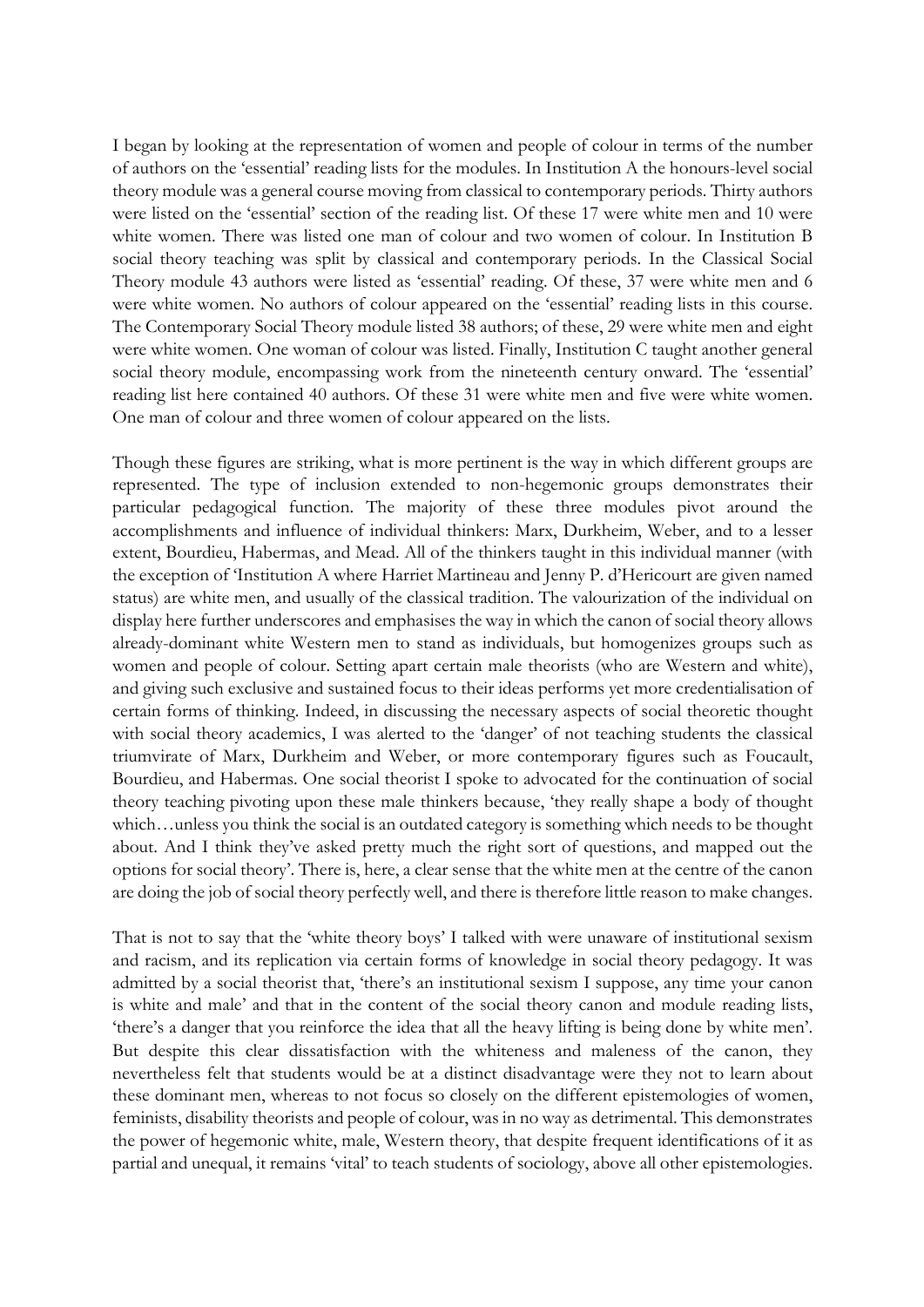Certainly, from my discussions with social theory teachers, they felt it far more vital that students learn about the 'main' or 'primary' theorists such as Marx, Durkheim and Weber, than to study feminist or post-colonial theorists such as Judith Butler, Simone de Beauvoir, or W. E. B. DuBois.

These social theory modules did, however, contain a week's study on both feminism (sometimes presented as 'Intersectionality') and global sociology (sometimes referred to as 'Post-colonial sociology'). Without exception, the majority of women authors were found on the week pertaining to feminism, and all of the authors of colour were found on the week covering post-colonial or global sociology. The remaining weeks' topics were filled with the standard canonical, Western, white, male theorists. The implication of this bifurcation is that non-hegemonic people are allowed into the realm of social theory solely to talk about being non-hegemonic. Often this is even explicitly framed via the concept of 'theorizing difference' or 'diversity', thereby setting up a dichotomy whereby white men are the norm and everyone else is the 'other'. The danger of this homogenization is in the implication of what it means to stand for 'difference' and to do diversity work, whether as part of an institution or part of a pedagogical programme. As Sara Ahmed has asserted, 'the distribution of [diversity] work is political' (2012: 4) and notes that, 'if diversity and equality work is less valued by organizations, then to become responsible for this work can mean to inhabit institutional spaces that are also less valued' (2012: 4). It is possible, then, to link this back to the presentation of white, Western men in social theory as individuals who represent universal grand theory, where women and people of colour are present to stand as markers of difference and diversity. From this we can question whether there is a subtle notion that the really important work worthy of being individually commended is that which pertains to the West, to whiteness and to maleness. The non-hegemonic bodies that are dealt with in topics about gender or 'race' come to function as 'representing diversity'; this treatment can be ostensibly claimed as progressive ("we're taking account of diversity") but it simultaneously continues to set the nonhegemonic apart as alien. The alien here function to shore up the powerful position of the mainstream or the non-alien centre-ground position. As Sara Ahmed asserts: 'Aliens allow the demarcation of spaces of belonging' and enable the familiar to be established as the universal. In bracketing out 'race' and gender as 'doing diversity' or 'theorizing difference' social theory allows itself a close encounter with the alien and uses this to harden boundaries between the 'us' and the 'them'.

### **Challenging 'white theory boy' inequalities: the man, the myth, the monster**

One tool for representing and negotiating the hegemony of white, Western men in social theory is the creation of the 'white theory boy' figure. In this section I discuss the invocation of the 'white theory boy' as a figure; in the following section I counter this and suggest how conceptualising the 'white theory boy' as a role or performance may in fact be more productive.

Instead of being a textured and nuanced concept, the 'white theory boy' is a vessel  $-$  a two dimensional figure which stands for a multitude of problems of inequality, and means of expressing discontent and anger at these. Its older cousin, 'dead white European men' has its own entry in the *Penguin Dictionary of Critical Theory* (Macey 2000: 82). Other scholars have also identified this figure in social theory. Simon Susen draws attention to 'a central problem of both classical and contemporary social theory: the 'white theory-boys syndrome', that is, the ethnocentric, Anglocentric, androcentric, and heteronormative nature of mainstream social theory' (2013: 85). Likewise, William Outhwaite, discussing the canon of social theory acknowledges that, '[a]s in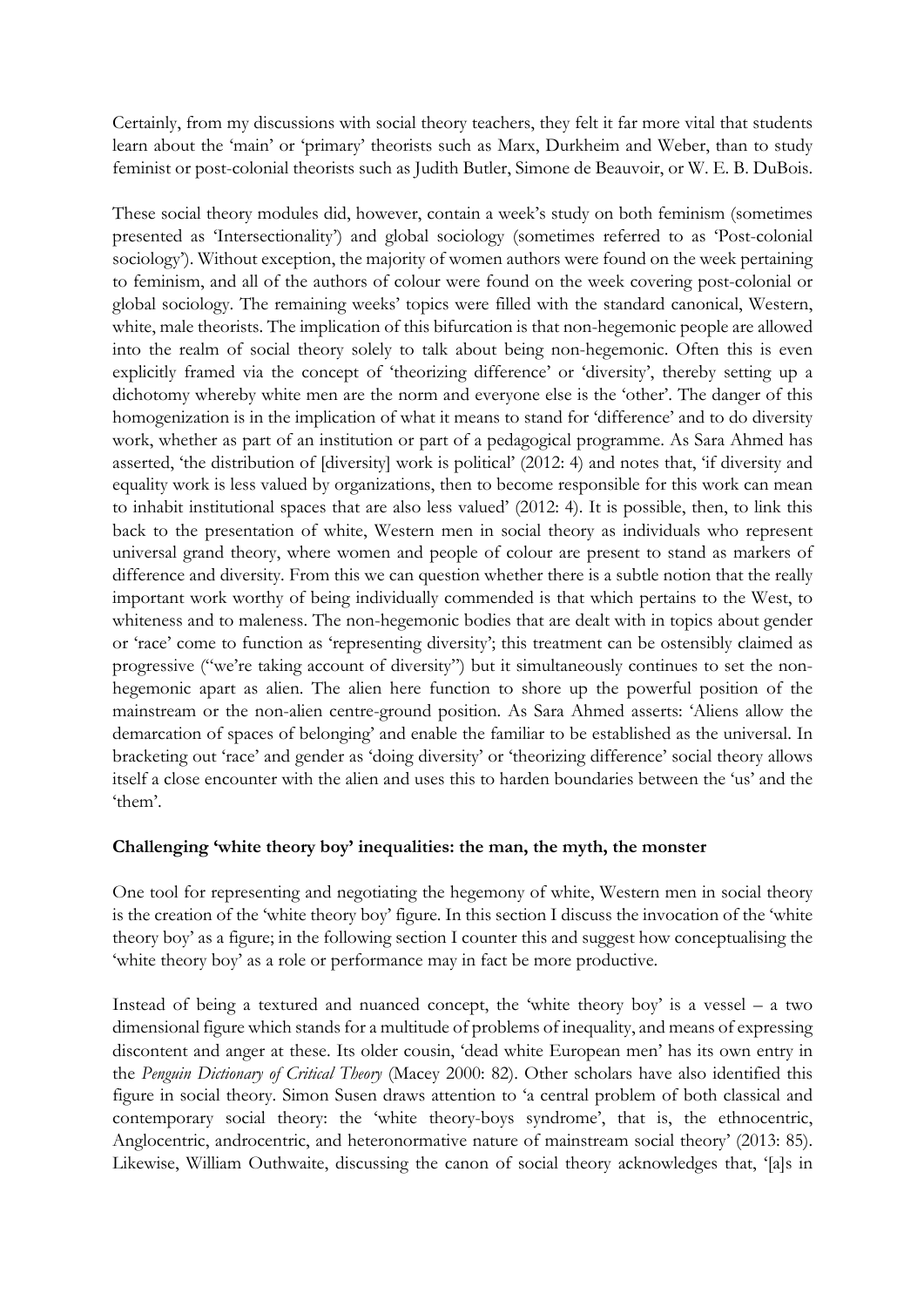literary study, the "theory boys" tended to be … boys' (2009: 1036). The function of the 'white theory boy' is twofold: first, the creation of such a figure works to summarize a problem in social theory: that of the skew towards white men from Europe/North America. The 'white theory boy' is essentially personification without individualization; through him we are able to talk about people in the discipline (who are taken to exist in reality), without targeting specific individuals. Secondly, the 'white theory boy' figure provides an important conceptual space to attack the ethnocentric and androcentric problem of social theory. Though figurative language and metaphors are useful in expressing a problem and it is vital to challenge inequalities in academia, my suggestion is that mobilising the 'white theory boy' as a figure against which non-hegemonic scholars can pinpoint criticisms of 'race', gender and class bias has turned this figure into a monster. This monstering is ultimately unhelpful to a nuanced understanding of the dominant figures in social theory knowledge formation and pedagogy.

The monster is a complex figure, and draws on scholarship from psychoanalysis, film studies, literature, and sociology, to name but a few. Importantly for the comparison here, the monster is often understood as a form of metaphor, usually for the beastliness of humanity (Gilmore 2003). However, monsters are not only the 'aggressive, man-eating…gruesome, atavistic' (Gilmore 2003: ix) fiends we expect – though this aspect is also important to my case here; they are also both a demarcation of the 'boundary between the human and the non-human' (Creed 1993: 5), as well as being objects of 'veneration as well as repugnance' (Gilmore 2003: ix). The monster fits rather neatly with the way in which the 'white theory boy' figure in mobilised, particularly in feminist discourse. For example, the way De Benedictus sets up the oxymoronic nature of conventional or traditional white men talking about the future or progression of cultural studies demonstrates how the 'white theory boy' is seen as a relic of the past, and her evident disgust at the scene pulls in notions of atavism. The 'white theory boy' here is a bodily revenant of a past academia – a horrific academia of a time before feminist theory, critical race theory, disability studies, and so on. They represent a darker time (for non-dominant groups), and their presence in the context of discussions on progression and the future signifies the grotesque possibility of these atavistic beings returning the space of academia to a pre-intersectional time. There is always the possibility, when one is nothegemonic, of being swallowed up by a 'white theory boy'. It is possible to see this intellectually – one has only to look at the necessity - already identified above - of citing certain white male theorists, or being defined by the white male theorist tradition. As Sara Ahmed perceptively notes, 'Not to cite white men is not to exist; or at least not to exist within this or that field' (2014). It is possible, in the demand to cite one's allegiance, to be eaten up by the tradition of the white male theorist who dominates your field. It is important to distinguish between the 'white theory boy' and the tradition(s) he represents. The invention of the 'white theory boy' figure is one which helps negotiate the continued need to engage with canonical or mainstream social theory. The theoretical contributions represented by the 'white theory boy' are not wholly demonised precisely because the 'white theory boy' exists as a vessel in which to hold those more unpalatable aspects.

The boundary drawing is important as well – the monster is the other, the non-human, the alien. As Barbara Creed notes, the abjection of the non-human is important to understanding monstrosity. Creed asserts that '[a]though the subject must exclude the abject, the abject must nevertheless be tolerated for that which threatens to destroy life also helps to define life' (1993: 9). As De Benedictus identifies at the outset of this paper in her clear anger at the domination of an international feminist conference by white Anglophone men and her rejection – even scorn – of them as 'boy theory and theorists', the term carries with it the opportunity to express and share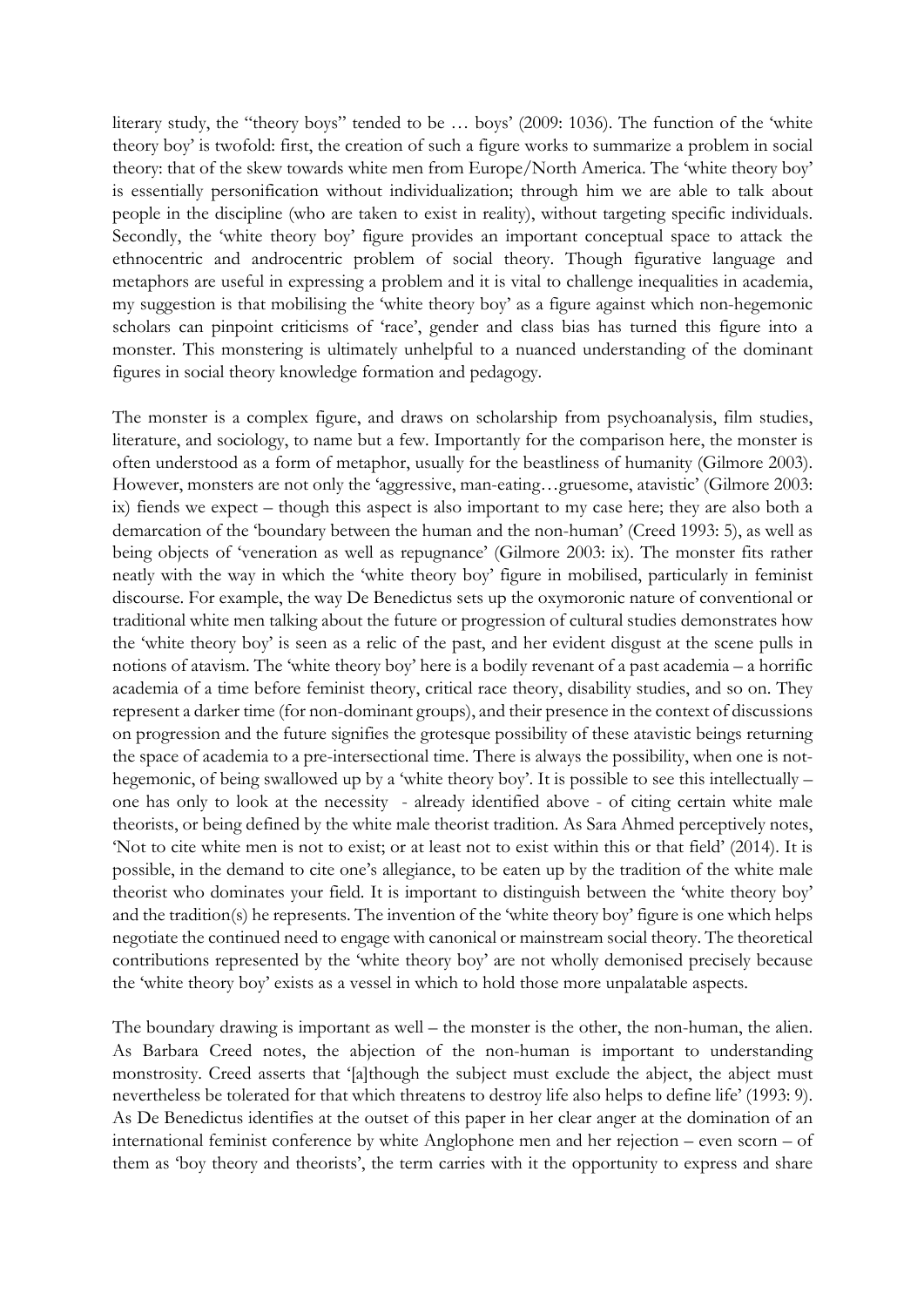this anger, through the targeting of a particular figure. It gives useful vocabulary to inequalities which are felt not only intellectually, but viscerally and affectively. The white theory boy is a figure against which we can kick when we are not-hegemonic, when we are not-dominant. Further to this he is a figure to be openly mocked. Dismissing something as 'boy theory' or 'dead white men' not only acknowledges problems of hegemony, it also in this context, mocks the classism, sexism, and racism identified in such theory. There is the implicit (and sometimes explicitly stated) inference that this apparently grand theorising is actually rather narrow, that those who make 'boy theory' miss a whole range of intersectional thought and scholarship, and that the privilege of being a 'white theory boy', or making 'boy theory' breeds intellectual myopia.

#### **Performing the White Theory Boy Role: both always and never**

A chief problem with using the 'white theory boy' figure in feminist and critical race analyses of inequalities in knowledge production is that the construction of the figure implicitly understands whiteness and maleness as monolithic categories. In the same way that femaleness/womanliness and being a person of colour are not homogenous experiences, neither is whiteness nor maleness/masculinity. The above analysis of monstrosity and the 'white theory boy' initially points to the necessity of continuing to read the figure in the negative. However, I suggest that it is useful to extend some space of sympathy to the monstrous theory boy, and to consider the 'white theory boy' not as a stable figure, but as a role to be performed. The advantage of approaching the 'white theory boy' in this more intersectional manner is that it demonstrates the way in which hegemonic identities can be instances of performance, and in doing so, makes visible the different forms of capital at work at the core of dominant epistemology. Doing this also means considering the lived experience of those who potentially fit into this figure – white men who write social theory – and as such I spent some time discussing canons, selfhood, social identifications, teaching, power, and privilege with people who could be considered 'white theory boys'. Shining light on these machinations of power allows sociology to think in more concrete ways about what the discipline values when it comes to knowledge-making, and to tackle these inequalities in a more targeted fashion.

What is very clear is that being a white man in social theory/sociology (and academia more broadly) is a safe space. The social identifications of 'white' and 'man' import their own power, and allow the wearer of these identifications to wield this power, whether knowingly or unknowingly. People who can fit into these categories have the privilege of these identifications at their disposal. Though my suggestion is that the 'white theory boy' figure is one which is performed rather than rooted in genuine lived experience, it is important to note that it is a performance which is not open to all. There remains exclusivity in the role. Examining how one performs the role of 'white theory boy' is key in understanding the power the role carries. During my discussions with apparent 'white theory boys', what came through most strongly was the importance of cultural capital. Indeed when I asked one social theorist about the possible link between high cultural capital and academic success he replied,

> You know the answer to the story – you ask the question but you know the answer, which is basically I know I've been reasonably lucky in life in comparison to most people, that I've been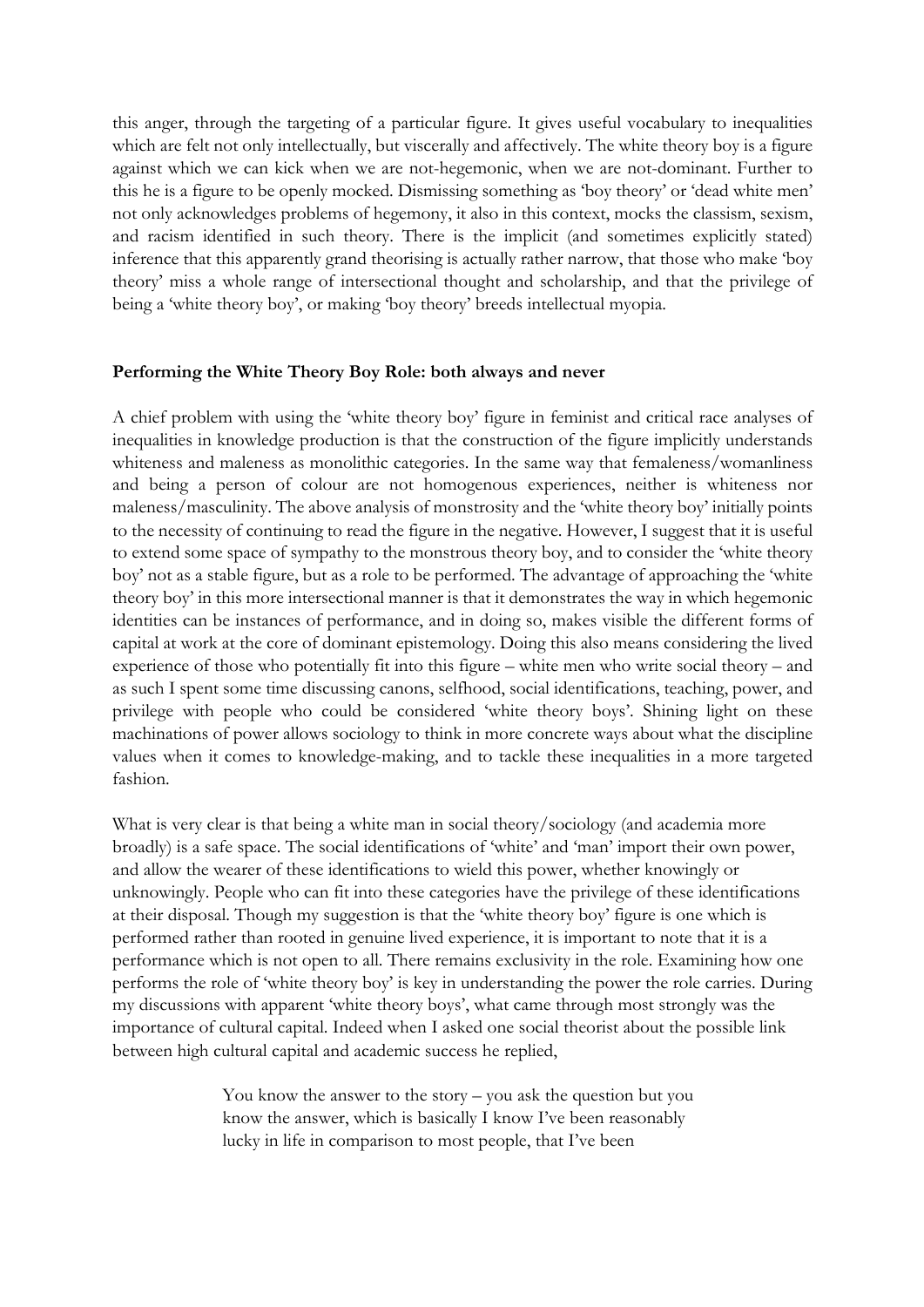# reasonably privileged, there's no doubt about it. And…but I think that applies to most professional academics, I think.

Class, geographical location and capacity for cultural interactions play a large role in successfully inhabiting the role of the 'white theory boy'. These allowed the men in question to acquire the tropes of the successful 'white theory boy' character: dexterity with language – including speaking more than one European language; a wide range of academic networks amongst more senior scholars; education at elite institutions. These in turn can be mobilised into jobs (several of the academics I spoke with obtained a permanent lectureship before completion of their doctoral thesis), international speaking engagements, and published work – all of which are signs of status in academia.

One 'white theory boy' spoke of how his childhood and upbringing scored low on markers of cultural capital – paucity of museum visits or traditional arts engagement, lack of world travel, and absence of literary engagement – and began to draw links between this initial deficiency in cultural capital and his ability to have certain forms of work taken seriously by certain journals, calling attention to having an article rejected because references were to translated rather than original French works. Despite this initial disadvantage regarding cultural capital, he noted his clear privilege within social theoretic knowledge-making, drawing attention to the fact that he fits into the expected notion of the type of person who makes theoretical interventions, and that he is able to draw on typical objective understandings of whiteness and maleness in order to move with ease through the discipline.

What is happening here, I think, is a form of 'passing'. Vikki Bell notes how Sara Ahmed argues 'that passing is a mobile encounter that is not to be collapsed into becoming, since as the one does not become the other' (Bell 1999: 5). This lack of collapse into becoming is apparent in my encounters with 'white theory boys', who all recognised their social privileges, but did not feel them as comfortable, stable identities. All spoke to me of the hidden disadvantages of their ostensible privilege: of the advantage of native French or German, but the exhaustion of learning and speaking English in academic spaces; of the emotional labour of writing and the 'imposter syndrome' feelings of performing the role of theorist; of never being quite sure if your accent is acceptable in the space you've entered. There was, in these conversations, a clear recognition of fitting into privileged categories, but strong contestation of these representing the individual. The 'white theory boys' I spoke with felt no allegiance to the figure, and indeed expressed frustration and discontent with the dominant modes of canon-building and knowledge-making in social theory.

It is crucial not to homogenise whiteness, but to understand it as intersecting strongly with notions of class, especially working-class identities (McKenzie 2015: Lawler 2012). Moreover, we also need to mark the way in which whiteness can be a form of passing, not only in terms of class where this can be seen in canonical scholars such as Bourdieu (Grenfell 2004), but also in terms of the multiplicity of white ethnicities. Historically speaking, typical 'dead white men' such as Marx and Durkheim fit uncomfortably into a stable and monolithic category of 'white' owing to their Jewish ancestry. Further to this, it is possible to unpick apparently stable privilege on grounds of physical or mental disability and its detrimental effect not only on an individual's work, but on the perception of them in public (see, for instance, the mental breakdowns of Weber or Althusser). A historical perspective helps here, making it possible to distinguish between how we currently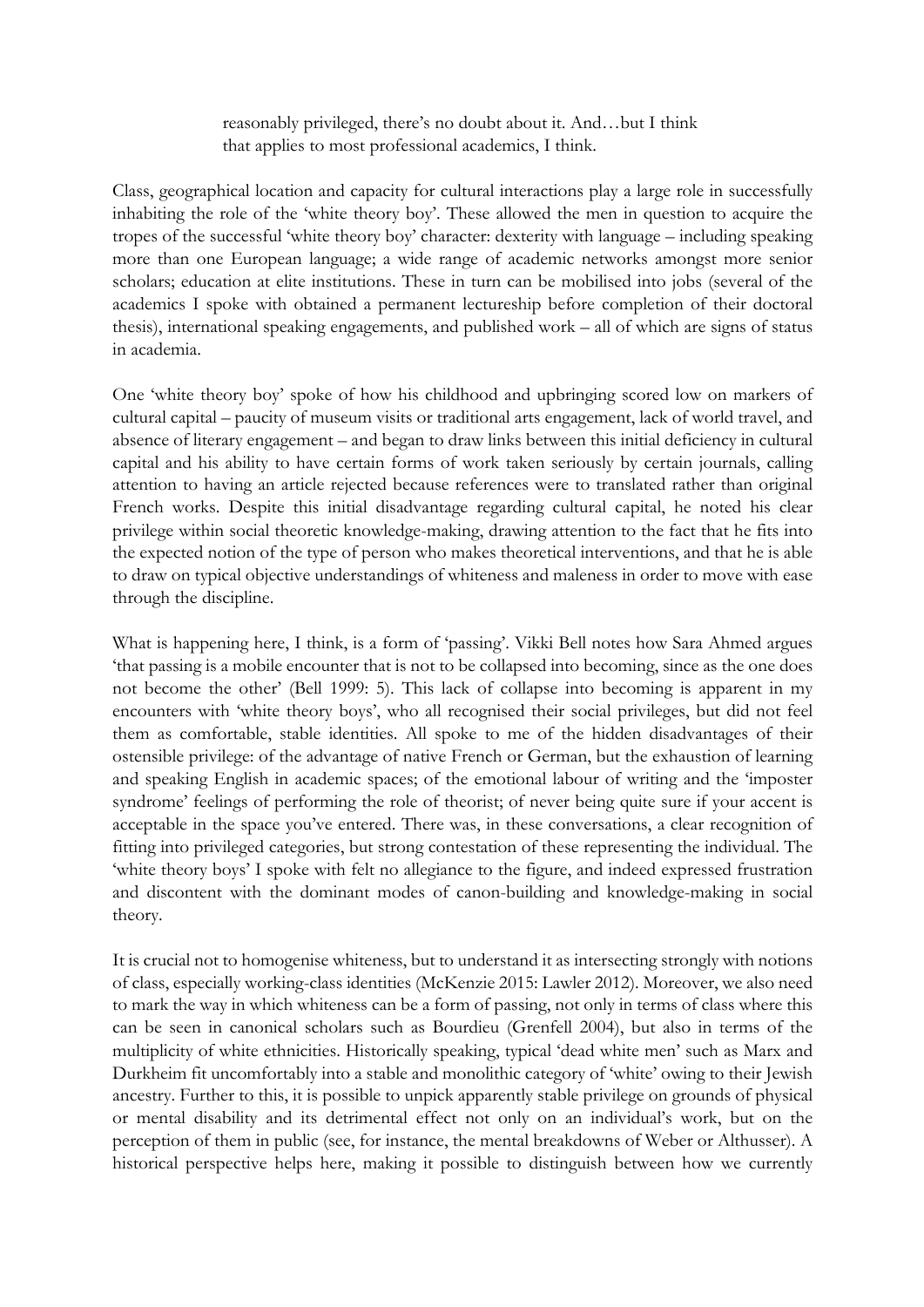imagine these men, and their own notions of selfhood and contemporaneous reception. The texture added to the monstrous figure of the 'white theory boy' which comes through unpicking these categories and tropes of the role indicate that there may exist common or shared grounds between the hegemonic and the dominated. This is potentially extremely fruitful, not only in terms of the space to foreground obscured epistemologies, but also in changing the structural inequalities of contemporary academia.

#### **Conclusion**

There is a problem with the formation of the social theory canon and the pedagogical strategies of the discipline: it ingrains institutional and epistemological racism and sexism through selectively showing a very particular version of knowledge and deeming that version as truthful. Naming this problem is vital to tackling it. In this naming, though, it is necessary to be especially careful and particular about what – and who – is at the source of the trouble. By conceptualising this problem through simple and stable categories of whiteness and maleness we risk not paying attention to the small but vital operations of hegemonic power. Mobilising a more intersectional analysis can enable us to make visible the inequalities of gender, class, (dis)ability, linguistic, emotion, location, history, and religion which are at the core of social identities and domination. It cannot be denied that being white and male is advantageous, and it can be used – either obliquely or openly – to perform power, and to be taken *as* powerful. What is important is to be vigilant of assuming unfettered and easy access to the dominant symbolic based on apparent whiteness. The 'white theory boy' and the 'dead white man' has arguably become a sort of bogeyman - a horrific and horrifying figure who embodies the social inequalities perpetuated in academia and sociological knowledge production. Whilst the use of the 'white theory boy' as a monstrous figure of hegemonic dominance may be tempting to those of us who are non-hegemonic scholars the homogenising characterisation of the figure obscures and effectively silences the problem through its monolithic identity constructions; by employing the term and setting loose the figure with such regularity and alacrity we risk not delving deeper into the issues at hand.

Few 'white theory boys' feel an easy privilege: they recognise their advantage – they speak of trying to account for that advantage and they speak of failing at it. These reflexive attempts and failures open space for discussion and progression rather than opposition, where we can think more critically about hegemony and show hegemonic identities as lived, lively, mutable and ambiguous. This practice appears to be a key starting point for challenging historical interpretations of knowledge and changing current practices of knowledge-making and pedagogy. Understanding the 'white theory boy' as a performance or masquerade enables critique of the constructs of hegemony. Performing this role allows individuals to navigate difficult situations by showing external allegiance to dominant notions or identifications.

**Acknowledgement:** This work was supported by the Economic and Social Research Council grant number B106424E. I would like to thank Nasar Meer and Anoop Nayak for their perceptive comments on an earlier draft of this piece, as well as the three anonymous reviewers. Thanks also to William Outhwaite, Matt Dawson, and Satnam Virdee for conversations helpful to this article.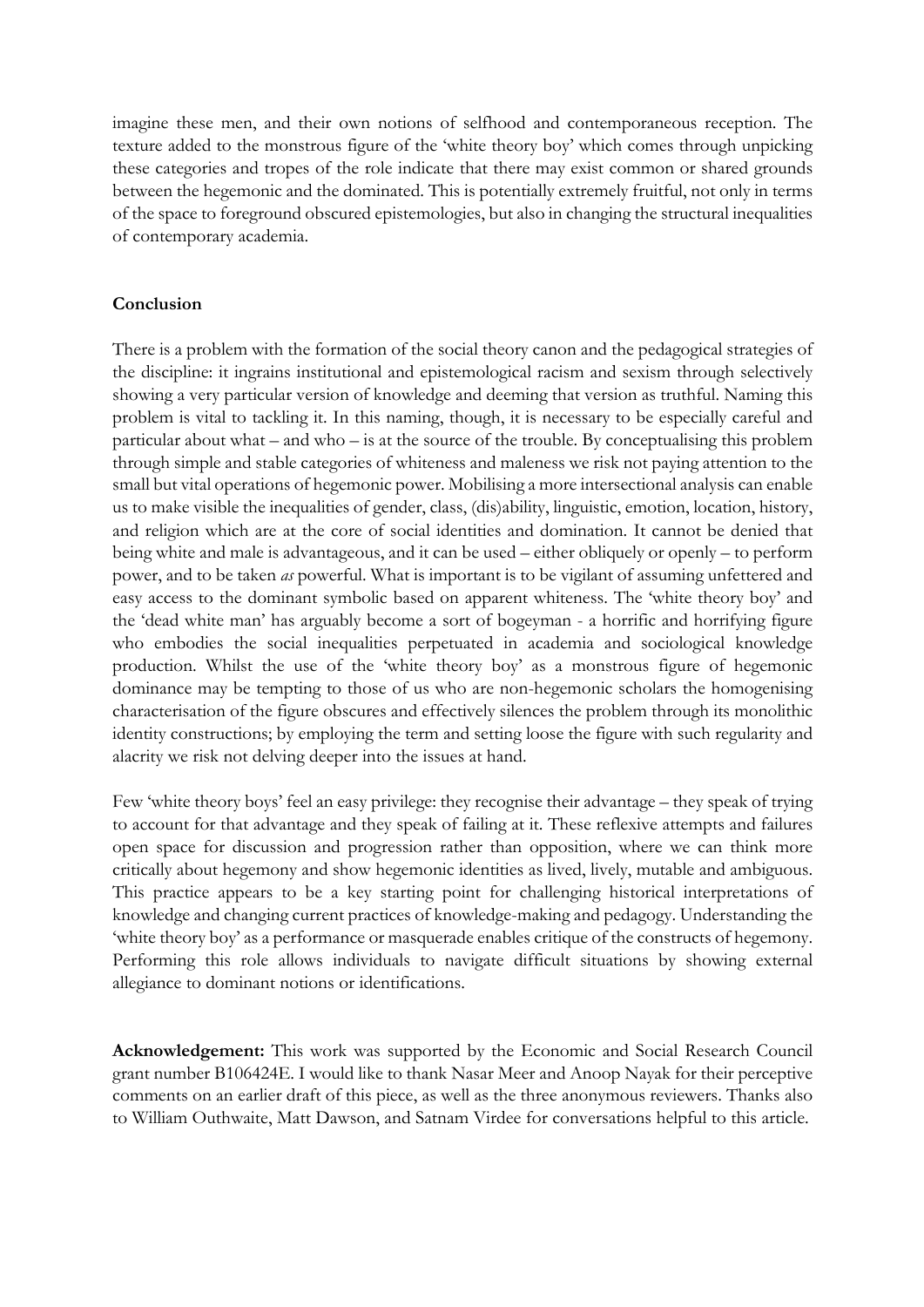# **References**

AHMED, Sara (2000) *Strange Encounters: Embodied Others in Post-Coloniality*. London: Routledge.

AHMED, Sara (2012) *On Being Included: Racism and Diversity in Institutional Life*. Durham: Duke University Press.

AHMED, Sara (2013) 'Making Feminist Points' *Feminist Killjoy Blog*. <http://feministkilljoys.com/2013/09/11/making-feminist-points/>

AHMED, Sara (2014) 'White Men' *Feminist Killjoy Blog* <http://feministkilljoys.com/2014/11/04/white-men/>

BARRETT, Michéle and Phillips, Anne (Eds.) (1992) *Destabilizing Theory: Contemporary Feminist Debates*. Cambridge: Polity.

BHAMBRA, Gurminder K (2007) 'Sociology and Postcolonialism; Another "Missing Revolution"?', *Sociology*, Vol. 41, No. 5, p. 871-884.

BHAMBRA, Gurminder. K (2014) 'A sociological dilemma: Race, segregation and US sociology', *Current Sociology*, Vol. 62, No. 4, p. 472–492.

BOURDIEU, Pierre (1977) *Outline of a Theory of Practice*. Cambridge: Cambridge University Press.

CONNELL, Raewyn (2007) *Southern Theory: The Global Dynamics of Knowledge in Social Science*. Cambridge: Polity.

CREED, Barbara (1993) *The Monstrous-Feminine: Film, Feminism and Psychoanalysis*. London: Routledge.

DE BENEDICTUS, Sara (2014) 'Battling with Boy Theory at the Big Conference'. *Woman Theory Blog* <https://womantheory.wordpress.com/2014/05/08/battling-with-boy-theory-at-the-bigconference-by-sara-de-benedictis/>

FRANKENBURG, Ruth (2001) The mirage of an unmarked whiteness in Rasmussen BB, Klinenberg E, Nexica I and Wray M (Eds.) *The Making and Unmaking of Whiteness.* Durham, NC: Duke University Press, 72–96.

GILMORE, David (2003) *Monsters: evil beings, mythical beasts, and all manner of imaginary terrors*. Philadelphia: University of Pennsylvania Press.

GILROY, Paul (2002) *The Ain't No Black in the Union Jack: The Cultural Politics of Race and Nation*. London: Routledge.

GRENFELL, Michael (2004) *Pierre Bourdieu: Agent Provocateur*. London: Bloomsbury.

LAWLER, Steph (2012) 'White like them: Whiteness and anachronistic space in representations of the English white working class', *Ethnicities*, Vol. 12, No. 4, p. 409-426.

MACEY, David.(2000) *The Penguin Dictionary of Critical Theory*. London: Penguin.